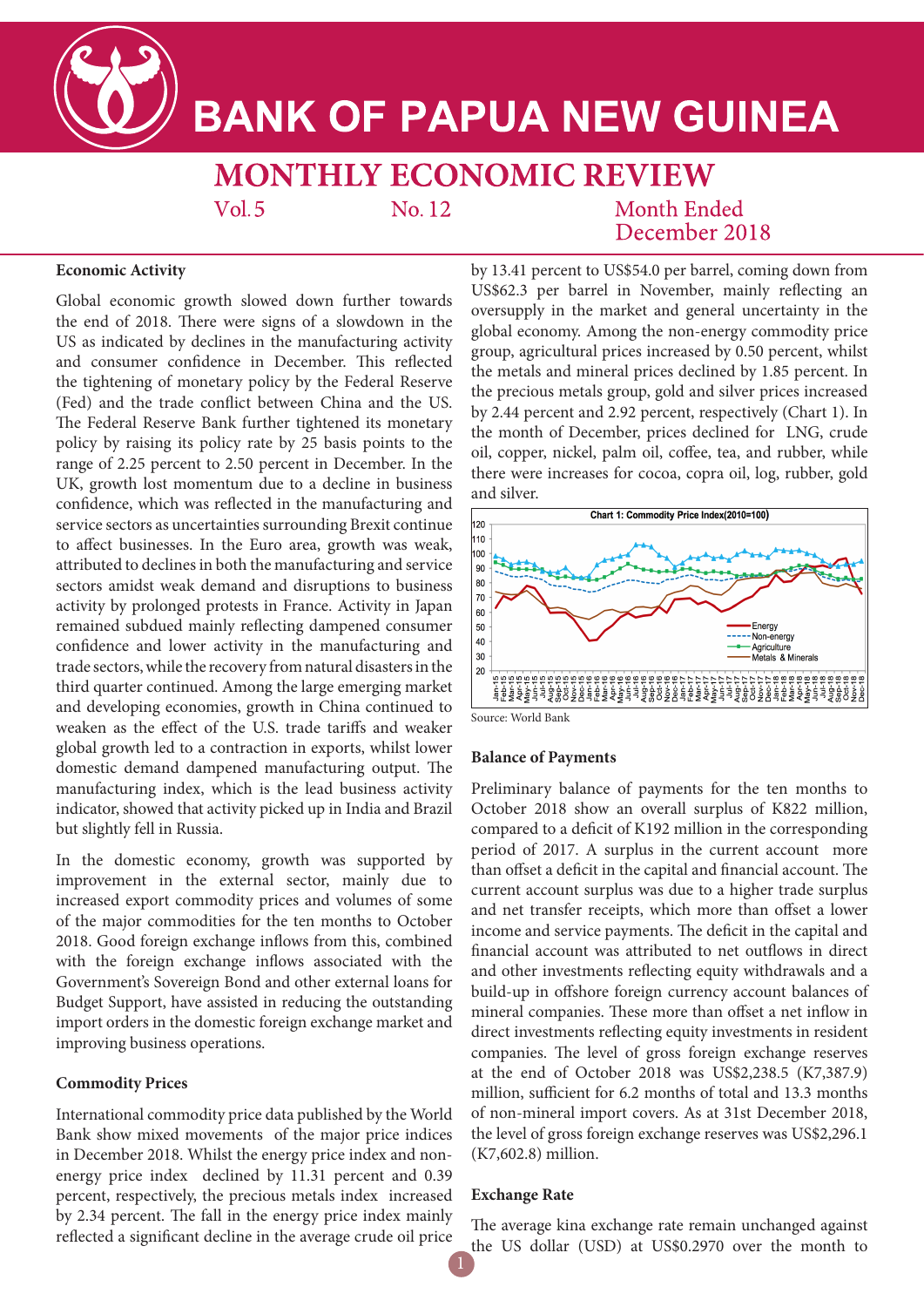31<sup>st</sup> December 2018, while it appreciated against the Australian dollar (AUD) by 42 basis points to A\$0.4208. The appreciation of kina against AUD was due to the depreciation of the AUD against the USD, reflecting the increase in the Federal funds interest rate, unfavourable economic data from China and the ongoing US-China trade war. The Trade Weighted Index (TWI) increased by 0.27 percent to 29.6 over the month to 31<sup>st</sup> December 2018 (Chart 2).



#### **Inflation**

Annual headline Retail Price Index (RPI) increased by 2.2 percent over the twelve months to November 2018, compared to an increase of 1.0 percent over the corresponding period of 2017. There were price increases of 16.5 percent in the 'Motor vehicle operation (petrol)' expenditure subgroup, 5.6 percent in 'Drinks, tobacco and betelnut' expenditure group, 4.2 percent in 'Rents, council charges fuel/power' expenditure group, and 0.4 percent in the 'Food' expenditure group. Annual 'RPI ex-seasonal' increased by 1.9 percent in November 2018, compared to an increase of 3.7 percent in the corresponding period of 2017. The monthly RPI ex-seasonal increased by 0.2 per cent in November 2018, compared to an increase of 0.4 percent in the previous month. The RPI ex-seasonal and fuel increased by 0.2 percent, the same as in the previous month (Chart 3). Quarterly headline RPI increased by 1.3 percent, whilst the monthly headline RPI decreased by 0.1 percent in November 2018.



#### **Domestic Interest Rates & Monetary Aggregates**

Over the month to 27<sup>th</sup> December 2018, the Central Bank Bill (CBB) weighted average rate for the 28-day term remained at 1.39 percent, while the 63-day term was offered at 2.35 percent. There were no allocations for the other terms. For Treasury bills, the weighted average rates for the 182-day and 273-day terms remained at 4.71 percent and

6.72 percent, respectively, while the 364-day term declined to 7.93 percent from 8.06 percent. During the same period, there were mixed movements of the weighted average interest rates on wholesale deposits above K500, 000 at both ends of the maturity structure. The rates for the 30 day, 60-day and 180-day terms decreased to 0.05 percent, 0.10 percent and 0.71 percent, respectively, from 1.12 percent, 0.40 percent and 1.02 percent. The rates for the 90 day, and 364-day terms increased to 2.44 percent and 4.06 percent, respectively, from 1.65 percent and 2.00 percent, while the 270-day rate remain unchanged at 1.75 percent. Although the deposit rates generally remained low, there were occasional spikes in short-term deposit rates reflecting the uneven distribution of liquidity in the banking system (Chart 4).



Preliminary monetary data shows that broad money supply declined by 8.1 percent over the year to November 2018, compared to an increase of 2.2 percent in the corresponding period of 2017. The declines were in net claims on Government and credit to other financial corporations and non-financial public sectors. Monetary base decreased by 5.4 percent over the year to November 2018, compared to an increase of 7.9 percent in the corresponding period of 2017. This was mainly due to a fall in deposits of the commercial banks held at the Central Bank.

Commercial bank lending to public non-financial corporations, other financial corporations and other resident sectors increased by K742.3 million to K13,356.9 million over the year to 27th December 2018. This was accounted for by advances to the transport, agriculture, service, construction, agriculture, transportation and mining sectors, as well as real estate and other businesses. During the same period, the weekly average lending by banks increased by 4.4 percent to K13,097.7 million. Deposits at the commercial banks decreased by K752.4 million to K20,357.8 million over the year to the  $27<sup>th</sup>$ December 2018, reflecting withdrawals mainly by the telecommunication, petroleum, mining, agriculture, government, manufacturing, telecommunication, mining and service sectors. Over the same period, the weekly average deposits decreased by 2.4 percent to K20,768.4 million.

#### **Monetary Policy**

The Bank maintained its policy signalling rate, the Kina Facility Rate (KFR) at 6.25 percent for the month of December 2018.